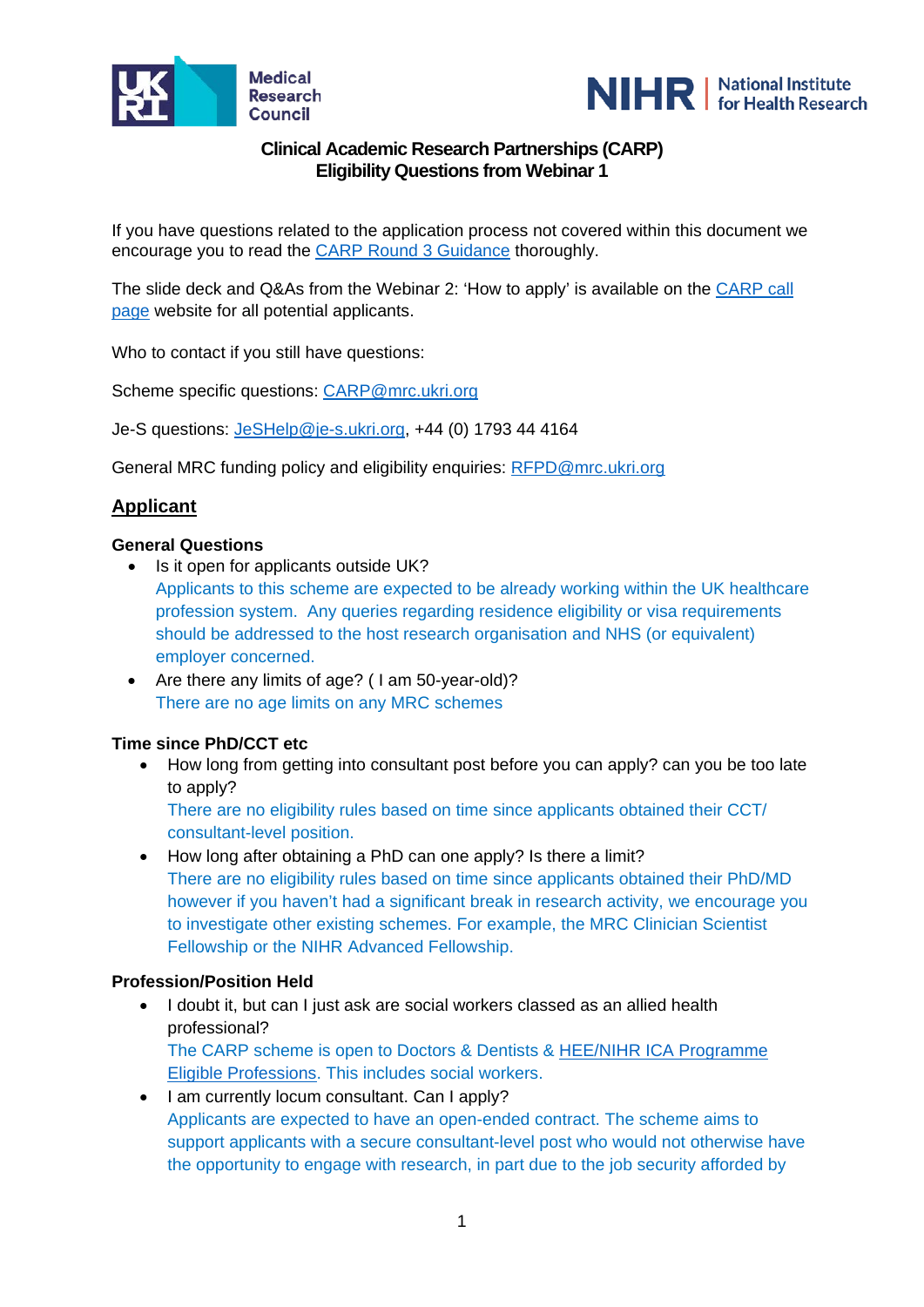



their current career track. Applicants on fixed-term contracts are unlikely to be competitive as it will be difficult for the employer to outline feasible plans to ensure the applicant's research time is protected and to afford the applicant a return to their position without any loss in career progression at the end of the award.

• I am a University lecturer and do not have a contract with the NHS or provide any clinical care at present. Would I be able to apply? or do I need to look elsewhere for funding? **&** I am a new lecturer in biomedical sciences teaching and research, can I apply with clinical consultant as a research partner in another university to the scheme?

The aim of the CARP scheme is for research trained healthcare professionals to form mutually beneficial research partnerships with a research professional (individual(s) with peer reviewed grant funding that outlasts the length of the CARP award). If you are not a healthcare professional you will not be able to apply as PI for the CARP scheme. Please consult the [MRC](https://mrc.ukri.org/) and [NIHR](https://www.nihr.ac.uk/) websites for available research grants and fellowships.

## **Research Qualification**

• Would an MSc degree be acceptable? **&** Is it only MD and PhD that you accept, or would you accept for e.g. PG Diploma Clinical Research? **&** If the NHS consultants do not have MD or PhD, but has research in the form of publications, would they be supported? **&** My medical degree involved 1 year of research experience in a lab and having looked at it, this should qualify as MD. Can I apply for this program please?

Applicants must hold a PhD/MD or equivalent postgraduate qualification, for example ~3 years consolidated research time, where the applicant had been the intellectual drive behind a project and obtained strong outputs from their research experience. Applicants without a PhD/MD will need to demonstrate within their application equivalence. For further information on UK degree qualifications please see: [https://www.studyinuk.co.uk/client-menu/51/uk-degree-explanation.](https://www.studyinuk.co.uk/client-menu/51/uk-degree-explanation)

• I finished my PhD in 1995 and then read medicine after completing a 2.5-year postdoctoral fellowship. Other research has been done since becoming a doctor. How do you assess Research done since your PhD? There are no eligibility rules based on time since applicants obtained their PhD/MD etc. Within the application it is expected that applicants would evidence their research capabilities, as demonstrated by the productivity and skills gained during their PhD or MD, and any other past research experience if applicable. Furthermore the applicant should demonstrated that the proposed project provides a mutually beneficial collaboration, enhancing the applicant's research experience and their contribution to the research partner's existing team.

### **Research Activity**

• If one holds a time limited (6 month) institutional grant which buys out 2 PAs of my time as a consultant for me to focus on research, but which will have run out at time of carp application - will I still be eligible? **&** If you have been in receipt of commercial research funding either currently or in the past, are you eligible to apply for CARP?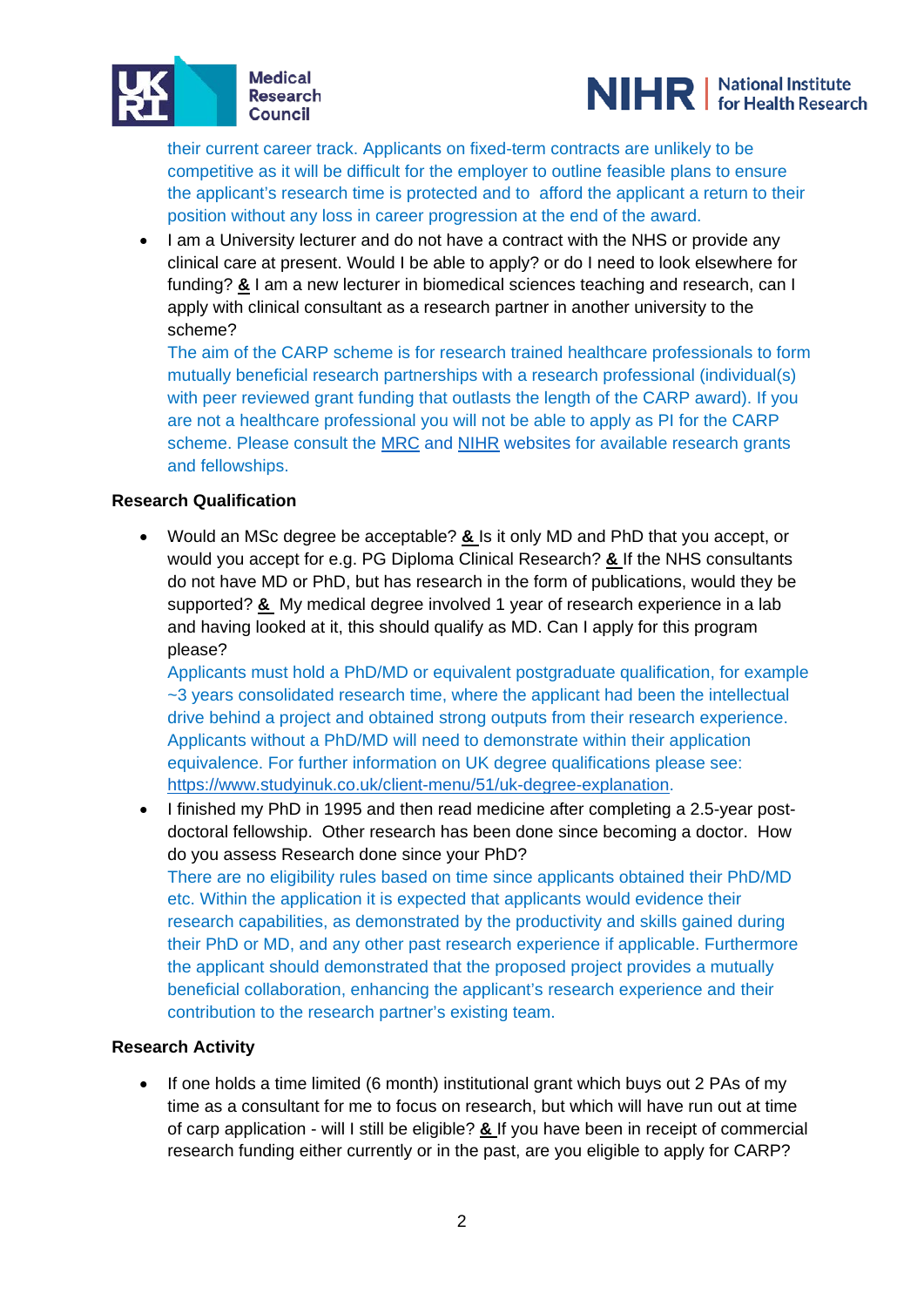



There are no eligibility rules based on time since applicant obtained research funding/completed research. Applicants should ensure the added-value of the award is articulated, for example to support them in working in new environments or with new research partners.

• Can someone with 2 PAs in the job plan apply? **&** What is the opinion on those with exactly one PA of research time? Would that allow us to be eligible? **&** Would having a session a week as an LCRN specialty lead (even though that does not bring research time) count against an applicant?

Proposals from applicants with more than one research PA are welcome, but they should ensure the added-value of the award is articulated, for example to support them in working in new environments or with new research partners.

- Roughly how long on average is a 'significant break' from research post-PhD? Those without a significant break in research activity will need to articulate the added-value of the award, for example how this scheme will put them on a research trajectory they were not currently on and why this scheme is a more suitable option compared to other schemes they are eligible for. Applicants without a significant break in research activity are encouraged to investigate other existing schemes, for example: MRC's Clinician Scientist Fellowship or NIHR's Advanced Fellowship.
- Would being PI on a project even though I have no allocated time beyond my two SPAs count against an application? **&** Would trial funding (20% but no Fellowship funding) make me ineligible?

Applicants are expected to not be undertaking any substantive research activity and will generally have no or very limited research funding. Applicants undertaking research activity should ensure the added-value of the award is articulated. E.g. how this scheme will put them on a research trajectory they were not currently on, how it would support them in working in new environments or with new research partners etc.

## **Resubmission**

**•** For previously unsuccessful applicants, might individual feedback on their previous application be available?

As stated in the Guidance for the Pilot scheme: "Detailed individual feedback will not be provided". We recommend applicants consider the Chair's summaries from [Round](https://mrc.ukri.org/funding/browse/carp/clinical-academic-research-partnerships1/carp-round-1-chairs-summary/)  [1](https://mrc.ukri.org/funding/browse/carp/clinical-academic-research-partnerships1/carp-round-1-chairs-summary/) and [Round 2](https://mrc.ukri.org/funding/browse/carp/clinical-academic-research-partnerships1/carp-round-2-chairs-summary/) of the pilot.

• Can you apply to the CARP scheme if you have applied before once? If you have previously applied to the scheme, your current application must be substantially different from the previous, unsuccessful submission. Please contact the CARP team [\(CARP@mrc.ukri.org\)](mailto:CARP@mrc.ukri.org) to discuss your new submission. In a covering letter accompanying your new proposal, you will need to indicate how the application has been changed and how you responded to any feedback received. Please refer to [MRC Guidance](https://mrc.ukri.org/documents/pdf/guidance-for-applicants/) regarding resubmissions.

## **Research Partner**

### **General Questions**

• Will I have to choose a research group to collaborate?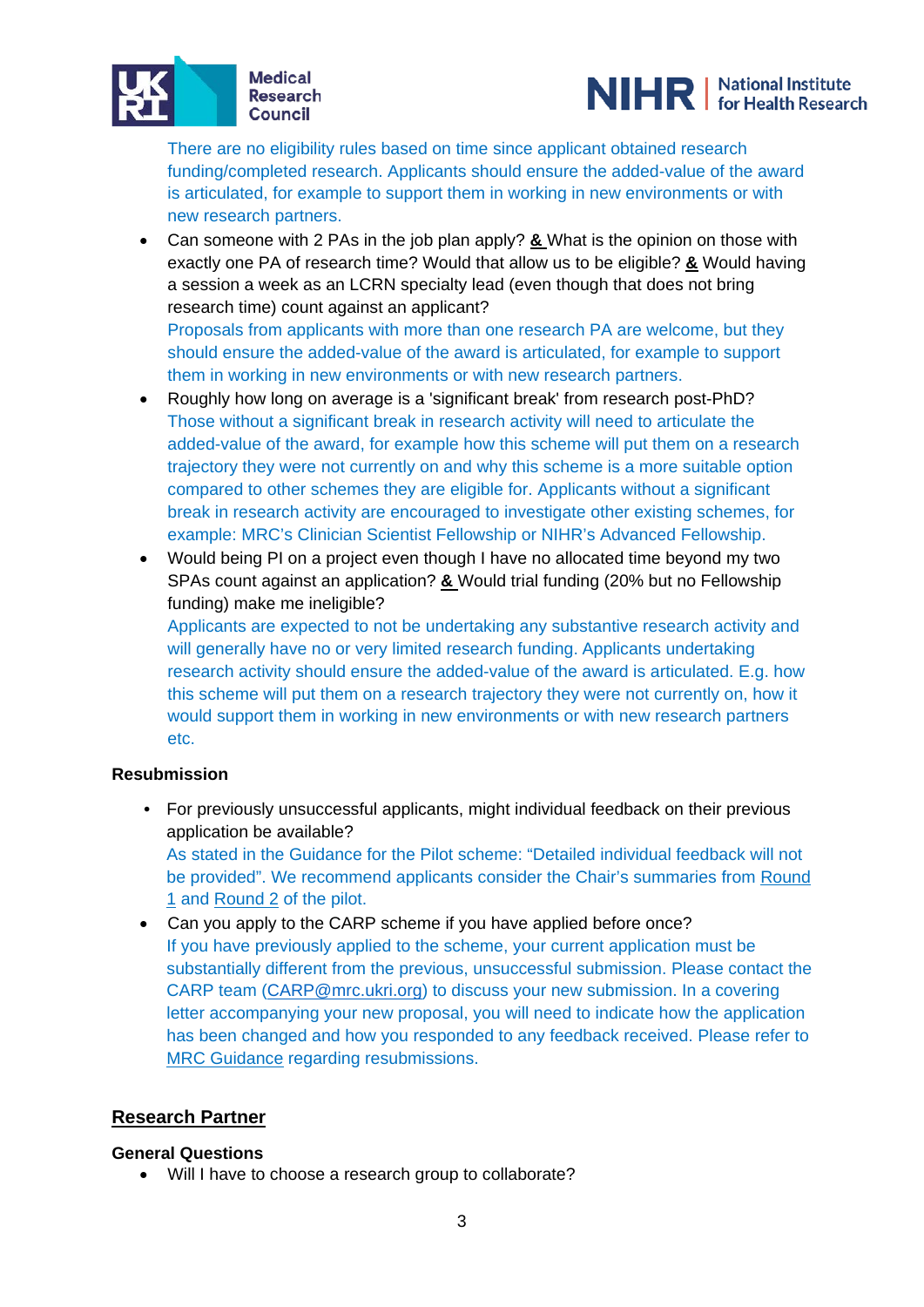



Yes, please note that when considering your research partner be open-minded and look across/beyond your institution. The proposed project should align to research strengths and interests of the applicant and research partner.

- Is it okay to for the research partners to known to the applicant through previous work, or are your specifically looking for new collaborations? **&** If I already have a research partner but the time of the collaboration was not funded, and the project is specific (and separate from the previous collaborations) can I apply? Applications for funding for existing collaborations should ensure the added-value of the award is articulated E.g. how this scheme will put the applicant on a research trajectory they were not currently on, or how it would support them in working in new environments or with new research partners etc.
- Can I join a research partner who is not in my specialty? E.g. if I am neonatologist can I join with someone who is a foetal medicine professor? **&** I wish to collaborate with an established engineering/physics group as opposed to a healthcare group would this be eligible?

Yes, please note that the proposed project should align to research strengths and interests of the applicant and research partner and would need to be within the partnering funders' remit.

• Could my research partner be a member of our staff team? She holds a split NHS / NIHR grant post. She is exceptionally talented at research, but I supervise her clinically!

Research partners require a proven track record of securing peer-reviewed research programmes from funders such as UKRI, NIHR, or significant third sector research funders for the duration of the planned partnership. They must also be based at an organisation eligible to hold research council funding. Applications for funding for existing collaborations should ensure the added-value of the award is articulated E.g. how this scheme will put the applicant on a research trajectory they were not currently on, or how it would support them in working in new environments or with new research partners etc.

### **Research Activity**

• My proposed collaborator's main programme grant will expire around the middle of any CARP award I might receive - does this preclude applying? **&** Does the research partner have to have an active grant of some sort at the time of application? For example, what if they have just moved to a new institution and are between active grants?

The research partner must hold funding for the duration of the proposed partnership. This is to ensure the applicant is adequately supported over the course of their award.

• Does the research partner have to be a professor? Can they be a senior research fellow, for example?

Research partners must have a proven track record of securing peer-reviewed research programmes from funders such as UKRI, NIHR, or significant third sector research funders for the duration of the planned partnership.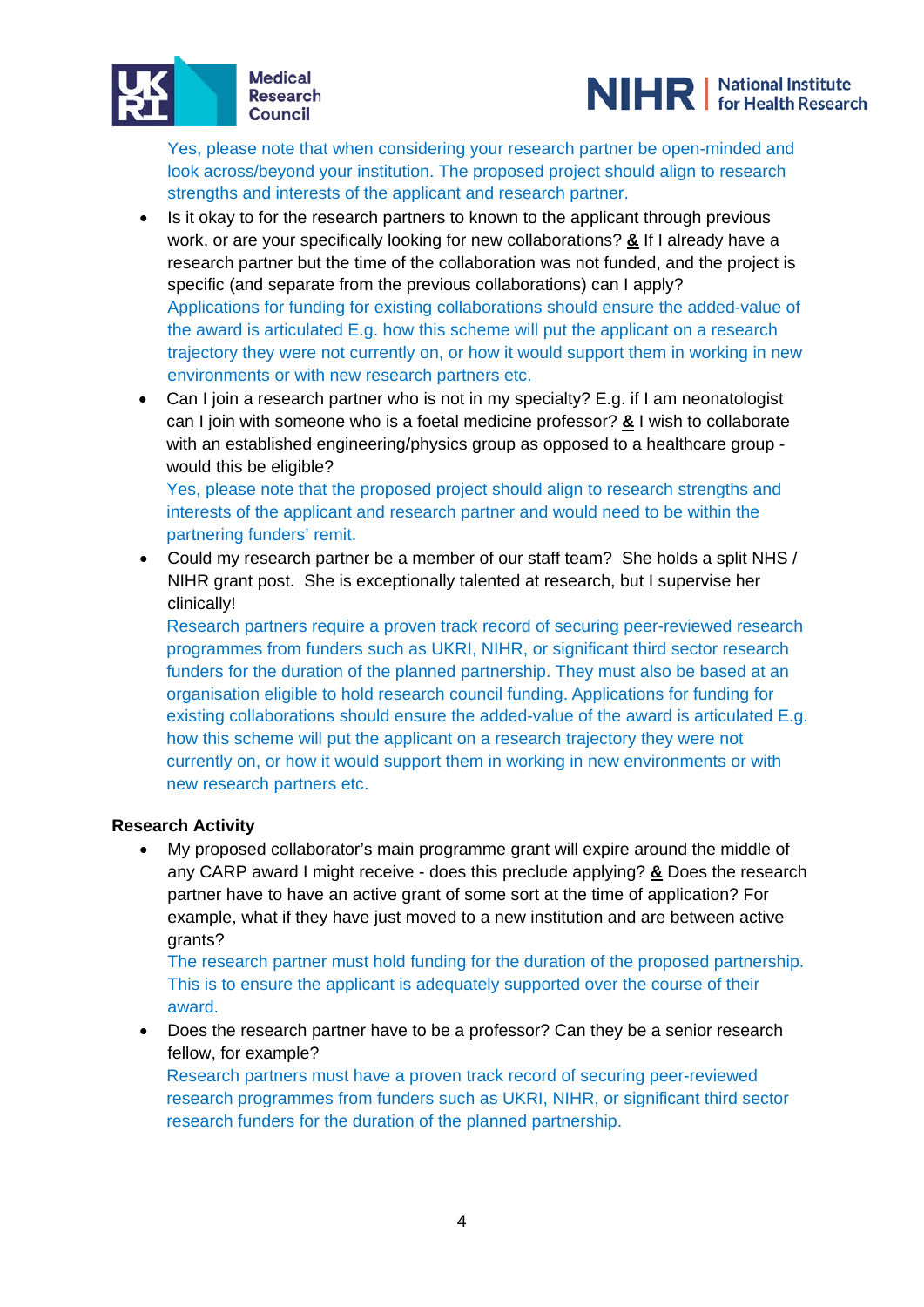



### **Number of research partners**

- Is it acceptable to have two main collaborators for two arms of a proposed project? Yes, you can have multiple research partners (Co-Investigators) on your application. You will need to have one host RO who will accept responsibility for administering the award. I would also encourage you to demonstrate within an application how the proposed project aligns with the research strengths and interests of both yourself and your research partners.
- Can collaborations/project partners be across more than 1 institution? for example if you have a primary partner in your host organisation, can you have an additional project partner in another university (I'm thinking of 2 partners who are in neighbouring cities, so not very geographically distant). **&** Are multiple organisation collaborations encouraged (e.g. your own academic health science centre linked academic institution and linked with an external academic institution to access other techniques, supervision and expertise)

Yes, you can have multiple research partners (Co-Investigators) on your application. You will need to have one host RO who will accept responsibility for administering the award. You will need to demonstrate within an application that you have considered how you would work with two research partners located at distinct institutions.

• If more collaborators are required to support me on carrying out the project, for example as more methodologies are involved, how can their time be accounted for and funded under the CARP?

Co-I time on the grant can be indicated within the application. However, no additional support for salaries other than the applicants should be costed within the application.

• Can organisational links abroad in addition to local organisations be included? (for projects that do not need on site working but allowing access to remote supervision, data registries etc)

Project partners can be listed within the application. Their details should be listed, along with their contribution which may be financial, in-kind etc. An organisation should only be named as a project partner if it is providing specific contributions (either direct or indirect) to the project.

#### **Host RO**

• Are institutions encouraged to hold an internal selection process to triage potential applicants?

This is a decision for the relevant research organisation.

• The RO you decide to collaborate with - should they be holding a lot of major grants like NIHR BRC, MRC, Wellcome?

The host research organisation must demonstrate appropriate support (such as access to facilities) to enable the applicant to successfully undertake the project described.

## **Project**

#### **General Questions**

• Does the application title need to be similar or related to the PhD subject? **&** Is it better to go for a basic science project or clinical one as a Consultant?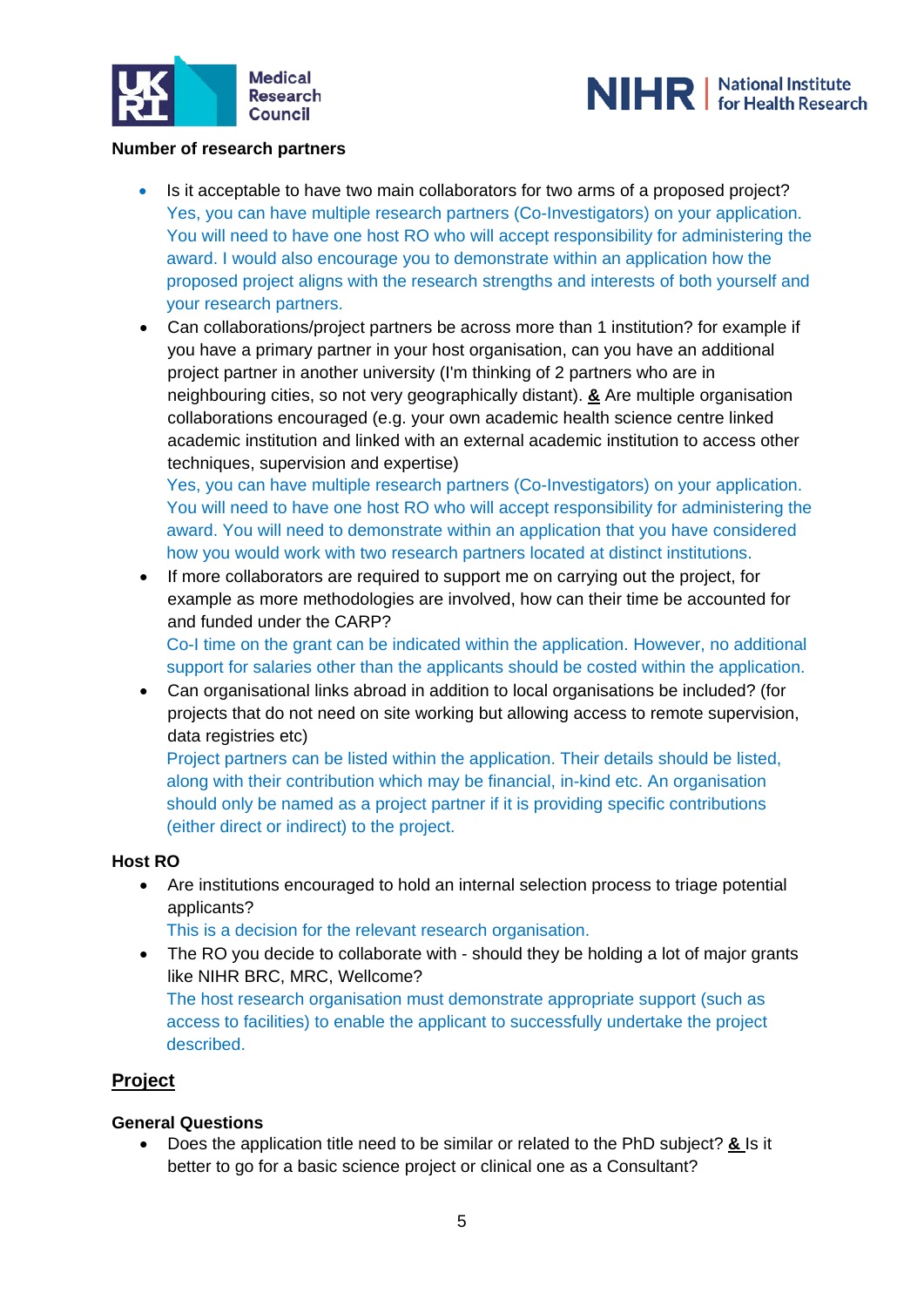



The proposed project should align to research strengths and interests of the applicant and research partner and would need to be within the partnering funders' remit.

- My research interest is respiratory failure (ARDS and COVID-19) and my project is on ventilation during extracorporeal membrane oxygenation and respiratory drive. Is this subject within the scope of the scheme? Projects are welcome across all areas of the partnering funders' remits and interests. Applications may range from basic discovery science to translational and applied health research. If you are uncertain that your proposed project is within remit please send a one-page outline to [CARP@mrc.ukri.org](mailto:CARP@mrc.ukri.org).
- How ambitious should we aim to be in terms of our research project? It's hard to get the balance right between ambition and pragmatism. The MRC has commissioned a set of videos for our early career researcher discussing what a good proposal looks likes. Many points covered in these are also applicable to applicants to the CARP scheme. <https://www.youtube.com/playlist?list=PLSus4fp7v7sR0mtFcCVaTJauyuC0kwWHA> <https://www.youtube.com/playlist?list=PLSus4fp7v7sQlaH1g3sN4tPXwC612UPpN>

## **Clinical Trials**

• Given the comments about pilot clinical trials, is working up a clinical trial proposal (on the back of laboratory results) acceptable as part of the application? **&** Could you expand on the question about whether an application is eligible if it includes a CTIMP or non-CTIMP study?

We do not envisage that proposals seeking to continue clinical trials or to undertake pilot or feasibility studies to be competitive, especially as other routes to support pilot and clinical trials are available. However, if you are able to establish a collaboration with a research partner who is a leader in this area, and can develop an interesting project around the pilot study it may still be suitable for consideration.

## **Application**

The slide deck and Q&As from the Webinar 2: 'How to apply' is available on the MRC website for all potential applicants.

## **Success Rates/Award Holders**

- What was the success for applying? **&** Did you look at ethnicity/area of applicants for success? Please see the UKRI website for information on funding decisions: <https://www.ukri.org/funding/funding-data/decisions-on-competitive-funding/> and UKRI diversity data [https://www.ukri.org/about-us/equality-diversity-and](https://www.ukri.org/about-us/equality-diversity-and-inclusion/diversity-data/)[inclusion/diversity-data/](https://www.ukri.org/about-us/equality-diversity-and-inclusion/diversity-data/)
- Are the details of previous successful award holders available? MRC Board/Panel outcomes are available on the website: <https://mrc.ukri.org/research/funded-research/board-panel-meeting-outcomes/> and details of the successful awards are published on Gateway to Research: <https://gtr.ukri.org/>